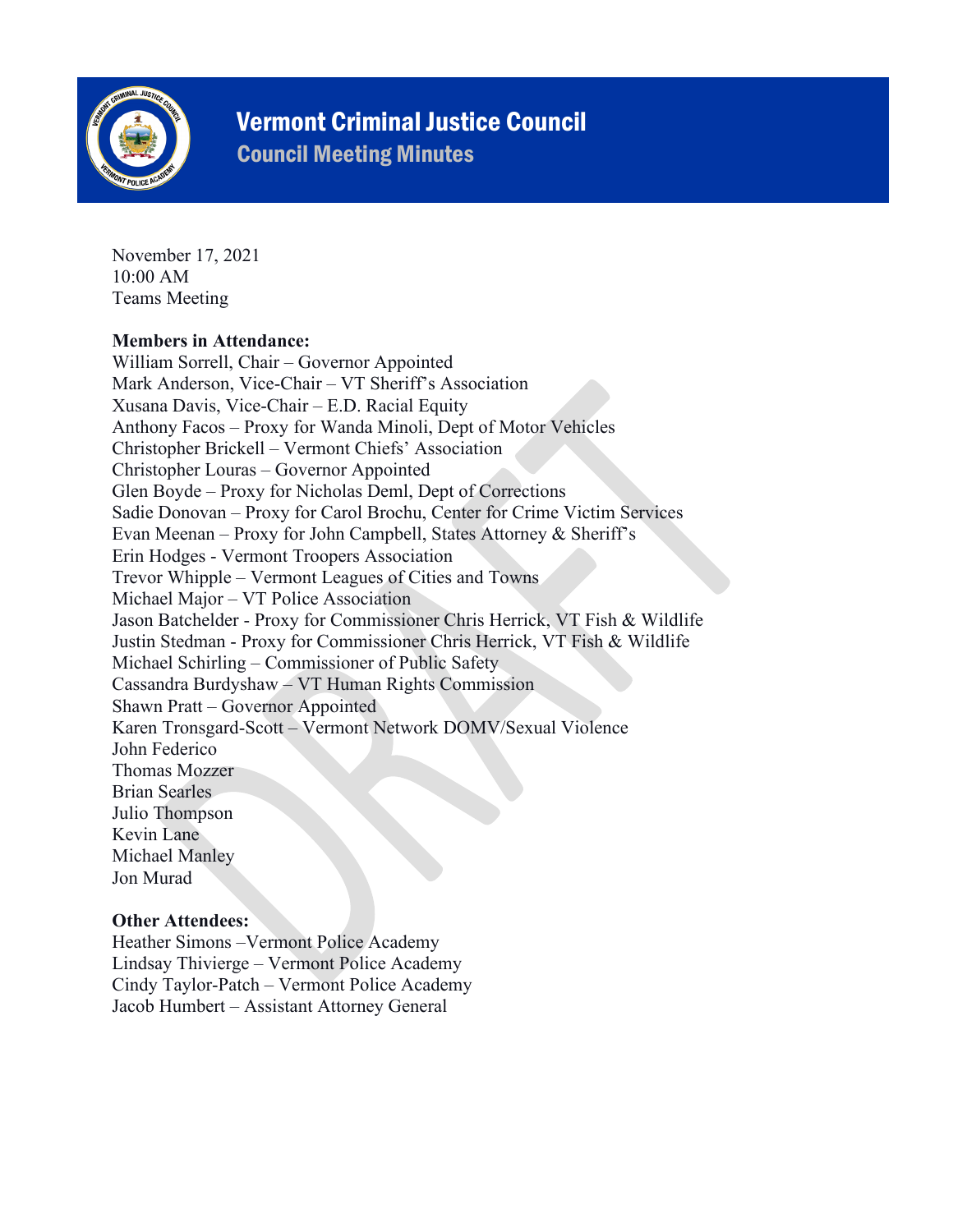

### **Call to Order:** Vermont Criminal Justice Council Chair, William Sorrell 10:05

**Changes to Agenda:** No additions or deletions

**Approval of prior minutes**: Chris Louras made a motion to accept the minutes from November 2nd. Second by Evan Meenan. All in favor. Motion passed.

### **Executive Director Updates: (Heather Simons)**

*112th Academy:* We have had three resignations and are currently at Week 4. The total for the class roster is currently 32. There is not a trend or a pattern for resignations they are just personal choices and not uncommon this early in the program. Graduation is set for February 25th *113th Academy:* Staff is in the planning stages for the next academy which will occur soon after the 112th commences. Staff is working with VSP training staff to ensure that momentum continues but schedules do not overlap too much. Ultimately, we are all looking to get back on the traditional schedule that fits with holidays and weather limitations. The East Cottage will be finished soon which will hopefully give us more flexibility in operations and capacity. *FIP Contract:* Contracts are signed, and the trainings are being scheduled, they will be accessible both online and in-person during various shifts to accommodate all officers. Due to a delayed start date of the FIP training, the Waiver Subcommittee held a special meeting and approved a six-month extension on the FIP Rule 13 requirement. The new deadline is 6/30/2022.

There was discussion on how this FIP training differs from the FIP training being conducted during the basic academy. The FIP contractor has more traffic race data training and personal reflection, it is not required in addition to what is offered in Basic but is highly recommended. If the Council needs to make a recommendation to support staff and the training for FIP they are willing to do so.

*Governance Meeting:* There were not many bidders on the Feasibility study and so they have reposted the bid. There will be an update at the next meeting.

### **Body Worn Camera Model Policy: (Heather Simons and Col. Jason Batchelder)**

*There were a few remaining questions/concerns on the policy that went back to the LEAB for adjustments.*

*The requirement from S124 is that this policy be adopted by the Council before 1/1/2022. Col. Batchelder described three changes made by the LEAB to the policy as it was presented 10/2021.*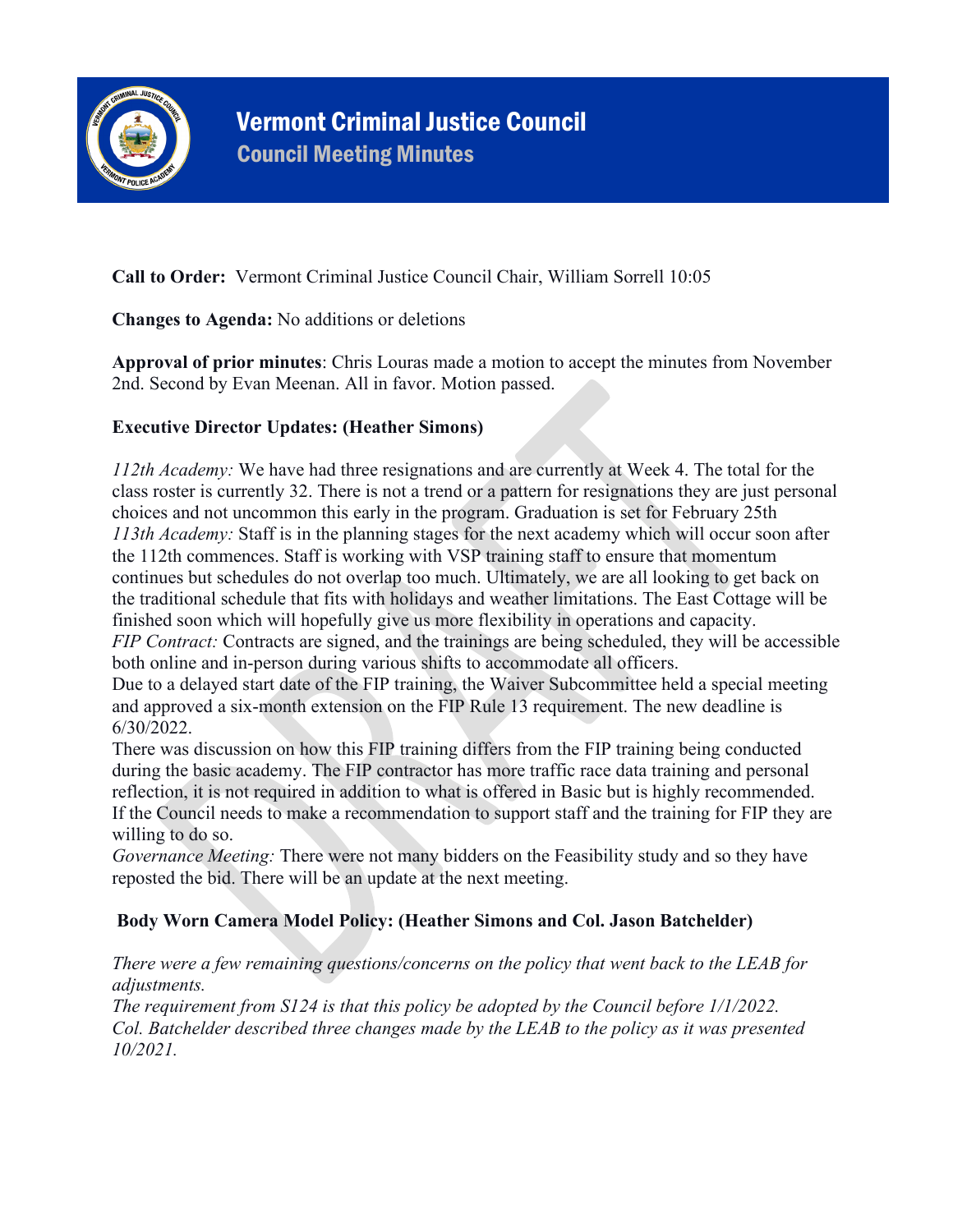

# Vermont Criminal Justice Council

Council Meeting Minutes

- Page 1 Paragraph 2: This policy will generally be used for uniform officers. Allows agencies to decide whether a Body-Worn Camera will be used by plainclothes/undercover officers.
- Page 3 Section C #2: Concern from the Attorney General's Office and State's Attorney and Sheriff's Office on the use of Body-Worn Camera's in a private residence. (Deletion and Addition)
	- o "If entering a private residence for exigent circumstances or during the completion of any custodial arrest the use of Body Worn Cameras shall continue regardless of consent being granted. If entering a private residence pursuant to a search warrant the officer shall at the time of applying for a search warrant consult with the State's Attorney Office or the Attorney General's office to determine whether a search warrant is needed for the use of a Body-Worn Camera."
		- The initial concern came from camera use during child pornography cases
		- VT Supreme Court case law recognizes law enforcement enters a residence and records audio, without a warrant consent or legal exception to the requirement, the recording would be unlawful. There is concern that a video recording that records audio and visuals would also be deemed unlawful.
		- Attorney General's Office and State's Attorney and Sheriff's Office both support language change
- Page 5 #8: Routine Regulatory Footage Functions
	- "Recordings are not expected during some unique operations such as routine regulatory functions that are unique to specialized law enforcement agencies which are carried out by the VT Dept. of Fish & Wildlife Warden service, VT Dept. Of Motor Vehicle Enforcement and Safety Division, VT Dept. of Liquor & Lottery Division of Liquor Control. Another unique operation would be the execution of a search warrant for evidence in child pornography work where capturing recordings of such material and uploading them to third-party vendor storage would constitute a crime".
	- LEAB has approved these changes, the next formal step is approval by the Council because it is the Council's policy.
	- *Discussion ensued around approval* Change approval date by the LEAB to incorporate revisions made in November.
	- Concerns arose around additional language changes to incorporate unique agency functions of Sheriffs. Additional language change in Section 2 Subsection J: which is the requirement for an agency head to equip a 30-second buffer for audio and video, but technology may not be functional or adequate. Would request word change to 'encouraging' instead of 'requiring'.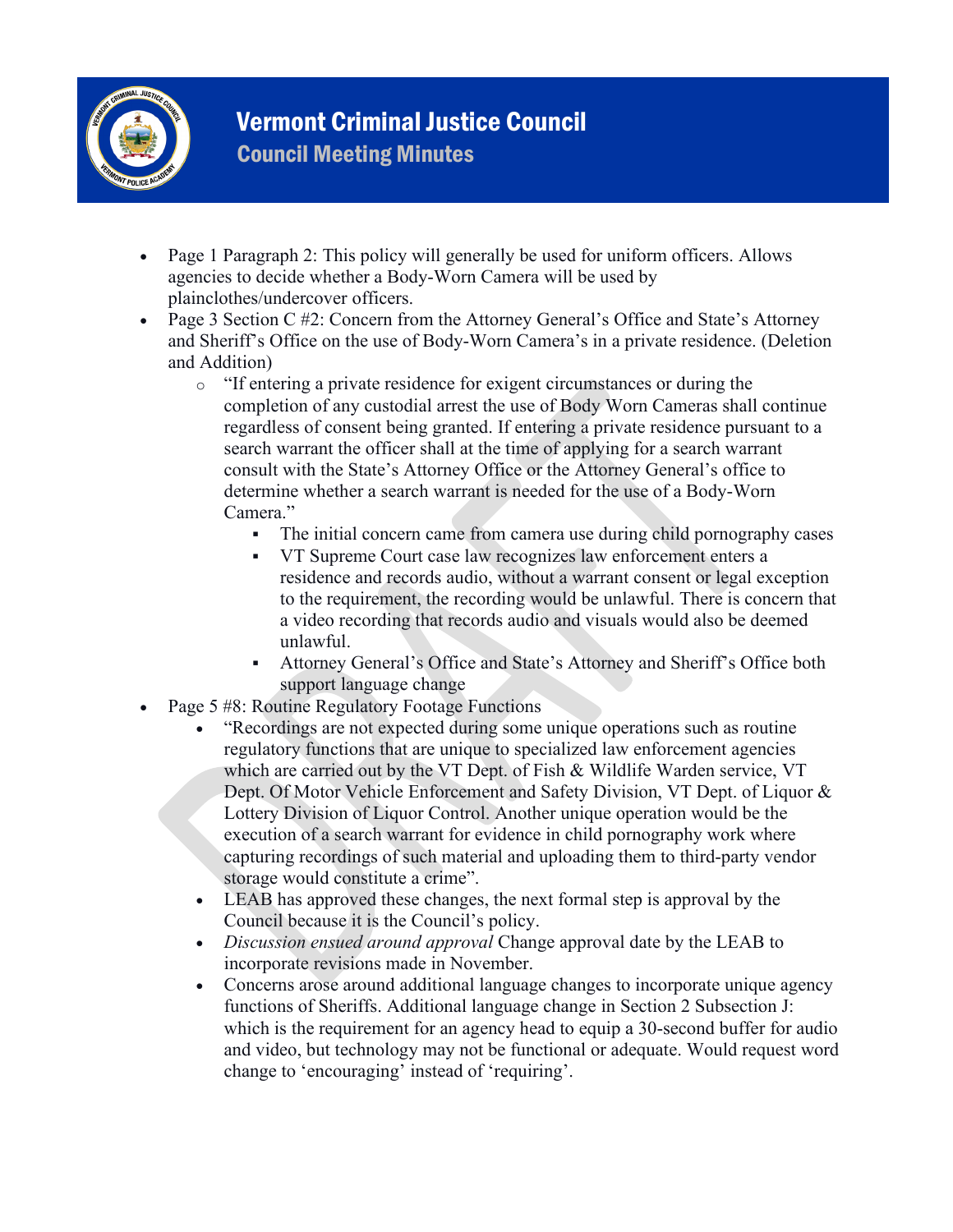

## Vermont Criminal Justice Council Council Meeting Minutes

- Suggestions are noted for the record but today we would accept as currently drafted.
- *Unanswered questions asked around Council authority for waiving Body Worn Camera policy due to operational issues.*
- Additional language addition suggested at end of policy (Appendix A): Footage should be released as soon as practical in consultation with investigators, prosecutors, organizational leaders, *and victim services.*
	- Offered as an amendment instead of going back for review.
	- Additional stakeholders agreed with the amendment of the language
- Chris Louras moved to accept the policy as it is presented today, seconded by Karen Tronsgard Scott.
	- Chris Louras moved to amend language on page 15 to include victim services. Seconded by Brian Searles
	- Mark Anderson noted that this Appendix is the same used in the Use of Force policy. Will this change be for both the Use of Force policy and the Body-Worn Camera policy? Is the appendix part of the policy?
		- Proposal for LEAB and DPS to include the proposed amendment in the body of the Body-Worn Camera policy so as not to limit this interaction with Use of Force incidents.
		- Use of Force Policy not under the purview of the Council does the Council have the ability to change the wording in the Use of Force Policy?
		- No action was taken today but the conversation will continue in December's meeting with a motion on the table.

### • **Professional Regulation Subcommittee (Chris Brickell)**

- o 66 investigations completed, 23 in progress (15 reviewed and sent back, 8 that are ongoing criminal investigations and have not come to a resolution), 8 Council Investigations that are awaiting a council investigator. There are 6 new cases we have not reviewed yet.
- o Jacob drafting documentation and letters
- o Scheduling of hearings from the Council after the first of the year.
- o Council investigator will be hired after the Deputy Director is announced.

### • **Entrance Test Working Group (Jon Murad)**

- o Official recommendation coming to the Council next meeting for a physical test
- o RFP Moving RFI to RFP will give us strong candidates with the possibility of a psychological option as well as an academic test.
- **Committee Process (Heather Simons)**